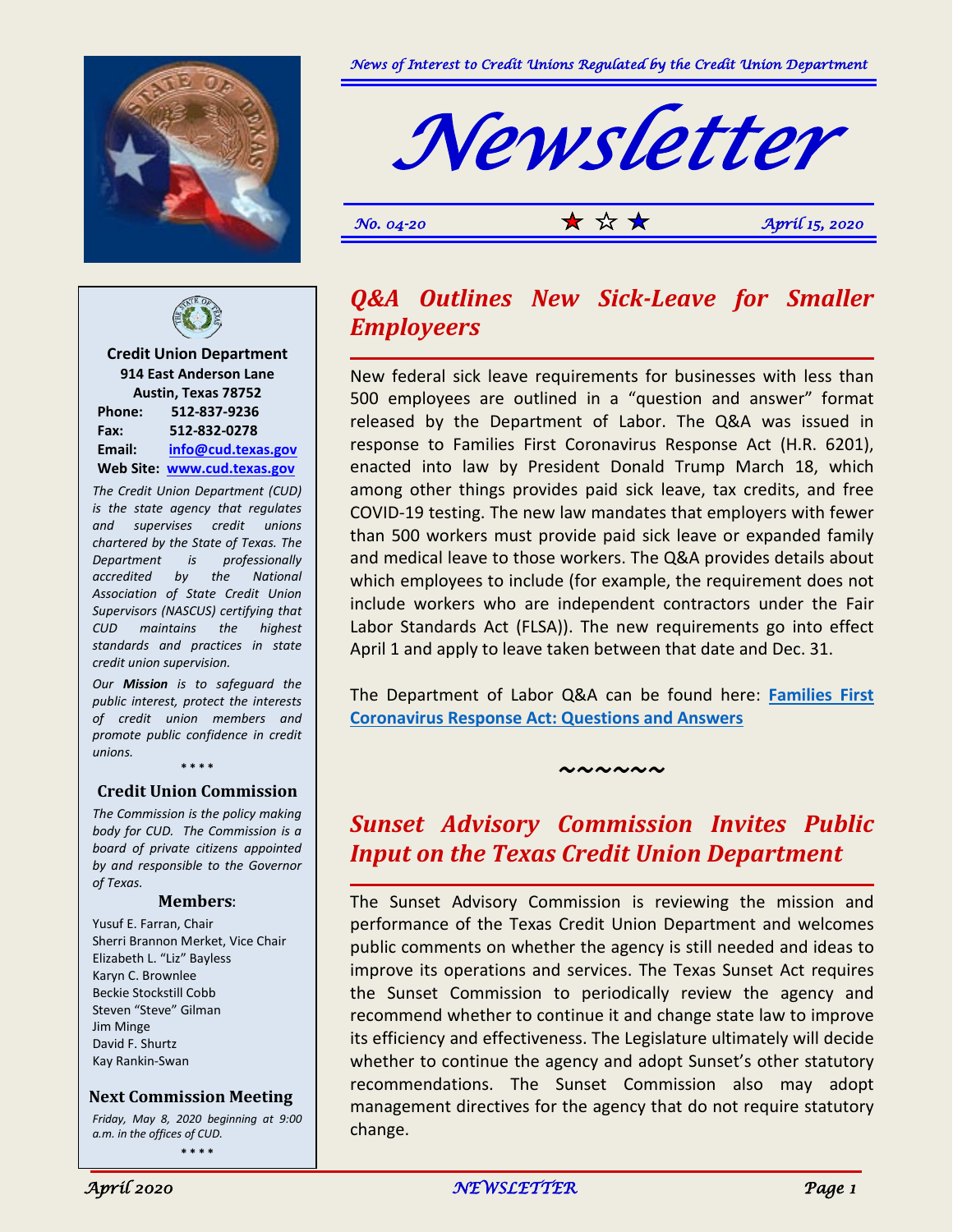### *Sunset Advisory Commission Invites Public Input on the Texas Credit Union Department (Continued)*

The Sunset process has three stages. First, Sunset staff will evaluate the agency, seek public input, and issue a report recommending solutions to problems found. Second, the Sunset Commission will hold two public meetings: a hearing on the staff report and the agency, and a decision meeting to adopt recommendations to the Legislature based on the report and public comments. Third, the Legislature will convene in January 2021 and will consider Sunset's statutory recommendations in a Sunset bill for the agency.

Here are several ways to provide comments and suggestions to Sunset staff on the Credit Union Department's mission, operations, and services:

- Send an email to **[sunset@sunset.texas.gov](mailto:sunset@sunset.texas.gov)**.
- Submit comments online at **[www.sunset.texas.gov](http://www.sunset.texas.gov/)**.
- Send a letter to Sunset Advisory Commission, Attn: Credit Union Department, P.O. Box 13066, Austin, Texas 78711.
- Call (512) 463-1300 to speak to Merrell Foote, project manager of the agency's review.

Please provide your comments by **June 1, 2020** to ensure Sunset staff can fully consider your input while conducting their review. Comments submitted before the staff report is published in August 2020 will remain confidential.

Stay informed! Visit www.sunset.texas.gov to sign up for email alerts on the Sunset staff report and the Sunset Commission's public meetings on the agency.

*~~~~~~*

# *Asset Liability Management Review Time*

The coronavirus has required credit unions to quickly adjust to a rapidly changing environment. Along with determining how to best serve members and their financial needs, credit unions should also review their asset liability management practices to ensure that sound decisions are made during this period of uncertainty. Dramatic actions have been taken by the Federal Reserve in response to the economic shutdown, including lowering interest rates by 150 basis points. Short-term interest rates are near zero, and longer-term rates are not much better, with the 10-year Treasury Bond yielding only 0.75 percent. Now is a good time to frequently review your loan, share and deposit rates, and investment decisions, to ensure that they are appropriate for the current economic and interest rate environment.

Lower interest rates will put pressure on your net margins, as investment income and loan income will fall. Additionally, with high unemployment and a likely recession, demand for auto and mortgage loans will be weak. It will be important for credit unions to adjust their cost of funds and control operating expenses to maintain profitability.

*~~~~~~*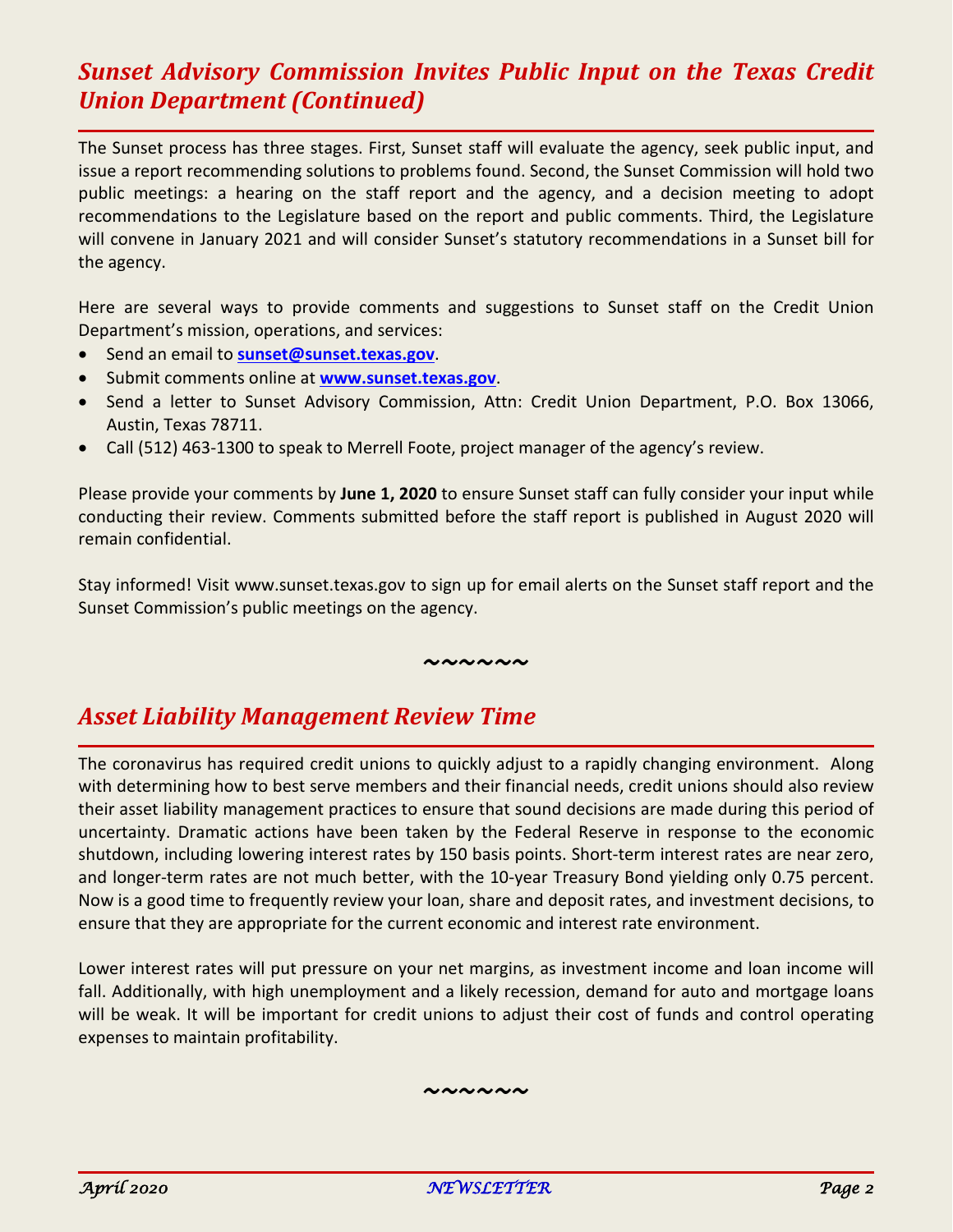# *Publication Deadlines*

In order to meet the submission deadlines for the applicable issues of the Texas Register, it is necessary for the Department to establish the schedule shown below. Completed applications received after the deadline for the month cannot be published until the following month.

| <b>Publication Date</b> | <b>Application Deadline</b> |
|-------------------------|-----------------------------|
| May 2020                | Friday, May 15              |
| <b>June 2020</b>        | Friday, June 12             |
|                         |                             |

*~~~~~~*

# *Applications Approved*

Applications approved since February 19, 2020 include:

### **Field of Membership Change – Approved:**

**Coastal Community and Teachers CU** (Corpus Christi) **[See Newsletter No.](https://cud.texas.gov/wp-content/uploads/2015/11/January_2020-1.pdf) 01-20** 

*~~~~~~*

# *Applications Received*

The following applications were received and will be published in the **April, 2020** issue of the *Texas Register.*

#### **Field of Membership Expansion:**

**Texas Bay Credit Union #1** (Houston) – Persons who live, work, attend school, or worship in and businesses and other legal entities located in Harris County, Texas, to be eligible for membership in the credit union.

**Texas Bay Credit Union #2** (Houston) – Persons who live, work, attend school, or worship in and businesses and other legal entities located in Montgomery County, Texas, to be eligible for membership in the credit union.

### **Merger or Consolidation:**

An application was received from **America's Credit Union** (Garland) seeking approval to merge with **Everman Parkway Credit Union** (Fort Worth), with America's Credit Union being the surviving credit union.

**Credit Union Changes or Groups Added**